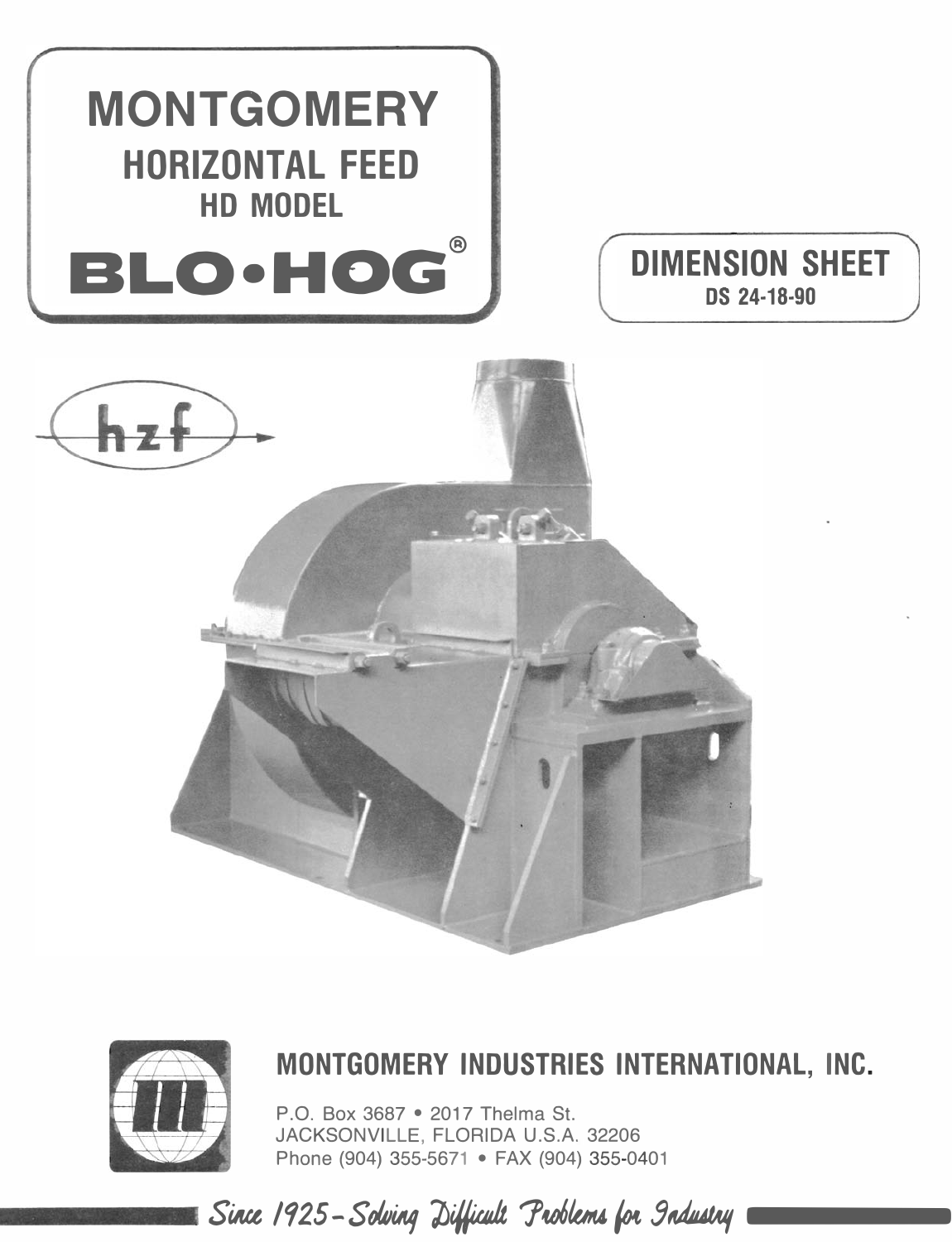## **GENERAL NOTES**

- 1. Hog must be mounted with base horizontal. Do not mount hog on an angle to facilitate feeding.
- 2. Use a reinforced concrete foundation  $12"$  $minima$ thickness, to extend 6" bevond hog base on all sides. In cold climates the depth will be determined by the frost line.
- 3. Allow 3' clearance all around machine for maintenance.
- 4. During  $normal$ operation there is very little impact or vibration load transmitted to the base of the machine. However, if Hog is to be mounted on steel columns, the supporting structure should be designed for two and one half times the static load for safety.
- 5. Blo-Hog models should have speed and power corrected for altitude for installations above 2000 feet  $M.S.L.$
- 6. All dimensions shown are standard and may vary with special installations.
- 7. Hog configuration shown is standard (i.e. flywheel to left when facing anvils). Hog can be built opposite hand from that shown if requested before assembly is started.

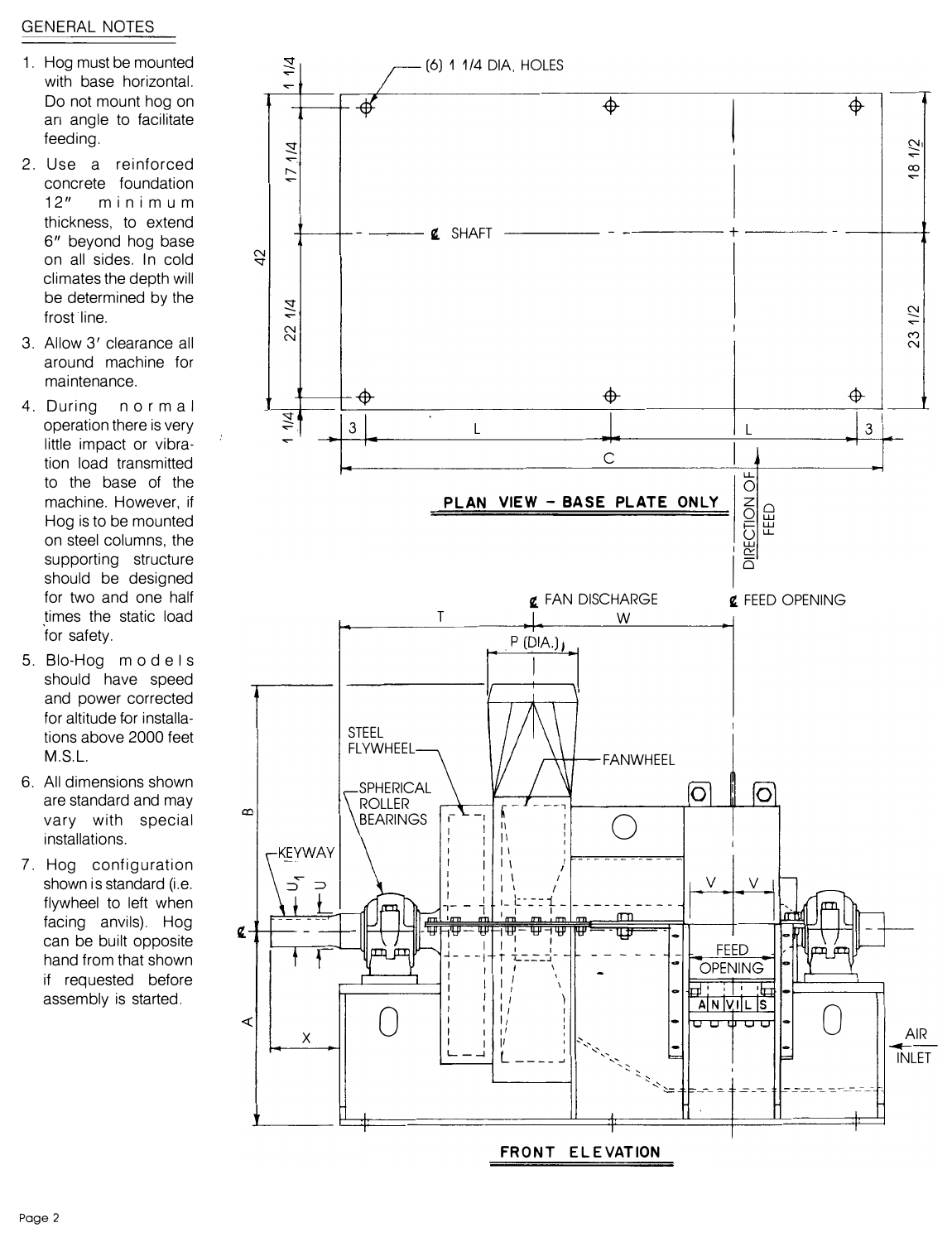| MODEL                       | BRG.<br>SIZE   | <b>FAN</b><br><b>SIZE</b> | <b>STANDARD</b><br><b>FLYWHEEL</b> | A                          | B                           | C                    | D                     | E                    | G                     |                          | P                        | Τ                | U              | $U_{1}$ | V                 | W                     | X                          | Υ                        | <b>KEYWAY</b>                | WEIGH1<br># | WR <sup>2</sup><br>$#$ FT <sup>2</sup> |
|-----------------------------|----------------|---------------------------|------------------------------------|----------------------------|-----------------------------|----------------------|-----------------------|----------------------|-----------------------|--------------------------|--------------------------|------------------|----------------|---------|-------------------|-----------------------|----------------------------|--------------------------|------------------------------|-------------|----------------------------------------|
| 10HD40                      | 3 15/16        | 40                        | 4x36                               | 28%                        | 393/4                       | 67 3/8               | $22\frac{1}{4}$       | 26 7/8               | 32 1/8                | 30 11/16                 | $13 - 17$                | 25 13/16 3 15/16 |                | 3 7/16  | 51/8              | 24 11/16              | $\overline{7}$             |                          | 29 5/8 7/8x7/16x6 7/16       | 7,000       | 1,924                                  |
| $\mathcal{U}$               | 47/16          | $\boldsymbol{\theta}$     | $^{\prime\prime}$                  | $\boldsymbol{\cdot}$       | $^{\prime\prime}$           |                      | $\cdot$               | $^{\prime\prime}$    | $\overline{u}$        | 'n.                      | $^{\prime\prime}$        |                  | 47/16          | 3 15/16 |                   |                       |                            | $^{\prime\prime}$        | 1x1/2x61/2                   | 7,100       | $\boldsymbol{\mu}$                     |
| 18HD40                      | 3 15/16        | $\boldsymbol{\mu}$        | $\pmb{\cdot}$                      | $\boldsymbol{\theta}$      | $\mathbf{a}$                | 75 3/8               | $\boldsymbol{\theta}$ | $\pmb{\cdot}$        | $\overline{u}$        | 34 11/16                 | $\boldsymbol{\mu}$       |                  | 3 15/16        | 37/16   | 91/8              | 28 11/16              | 8                          | $\boldsymbol{u}$         | 7/8x7/16x7 7/16              | 7,800       | 1,986                                  |
| $\alpha$                    | 47/16          | $\boldsymbol{\cdot}$      | $\cdot$                            | $\cdot$                    | $\overline{u}$              | $\ddot{\phantom{a}}$ | $\overline{ }$        | $\cdot$              | $\overline{u}$        | $\overline{u}$           | $\overline{u}$           |                  | 47/16          | 3 15/16 |                   |                       |                            | $^{\prime\prime}$        | $1x\frac{1}{2}x7\frac{1}{2}$ | 7,900       | $\mathbf{a}$                           |
| <b>18HD50</b>               | 3 15/16        | 50                        | $\pmb{\cdot}$                      | 357/8                      | 453/8                       | 847/8                | 29 3/8                | 331/4                | 40                    | 39 7/16                  | 18-21                    | 27 9/16          | 3 15/16        | 37/16   |                   | 367/16                |                            | $37\frac{1}{2}$          | 7/8x7/16x7 7/16              | 8,300       | 2,479                                  |
| $\boldsymbol{\prime}$       | 47/16          | $\boldsymbol{\prime}$     | 6x36                               | $\boldsymbol{\mu}$         | $^{\prime\prime}$           |                      | $\overline{u}$        | $\alpha$             | $\overline{u}$        | $\cdot$                  | $^{\prime\prime}$        |                  | 47/16          | 3 15/16 |                   |                       | $\cdot$                    | $\boldsymbol{\theta}$    | $1x\frac{1}{2}x\frac{7}{2}$  | 8,850       | $\boldsymbol{u}$                       |
| 26HD40                      | 3 15/16        | 40                        | 4x36                               | $28\frac{3}{4}$            | $39^{3}/4$                  | 833/8                | $22\frac{1}{4}$       | 267/8                | 32 1/8                | 38 11/16                 | $13 - 17$                | 25 13/16         | 3 15/16        | 37/16   | 13 1/8            | 32 11/16              |                            | 295/8                    | 7/8x7/16x7 7/16              | 8,600       | 2,048                                  |
| $\pmb{\cdot}$               | 47/16          |                           | $\boldsymbol{\cdot}$               | $\lambda$                  | $\cdots$                    |                      | $^{\prime\prime}$     |                      |                       |                          |                          |                  | 4 7/16         | 3 15/16 |                   |                       |                            |                          | $1x\frac{1}{2}x7\frac{1}{2}$ | 8,700       |                                        |
| 26HD50                      | 3 15/16        | 50                        | $\alpha$                           | 357/8                      | 453/8                       | 927/8                | 293/8                 | 331/4                | 40                    | 437/16                   | 18-21                    | 27 9/16          | 3 15/16        | 37/16   |                   | 407/16                |                            | $37\frac{1}{2}$          | 7/8x7/16x7 7/16              | 9,100       | 2,541                                  |
| $\boldsymbol{\theta}$       | 4 7/16         | $\boldsymbol{\cdot}$      | 6x36                               | $\mathbf{u}$               | $^{\prime\prime}$           | $^{\prime\prime}$    | $\alpha$              | $\overline{u}$       | $^{\prime}$           | $\boldsymbol{\cdot}$     | $^{\prime\prime}$        |                  | 47/16          | 3 15/16 |                   | $\overline{u}$        | 10                         | $\boldsymbol{\theta}$    | $1x\frac{1}{2}x8\frac{1}{2}$ | 9,650       | 3,190                                  |
| $\boldsymbol{\mu}$          | 57/16          | $\overline{u}$            | $\alpha$                           | $\mathbf{r}$               | $\boldsymbol{\mu}$          | 94 7/8               | $\boldsymbol{\mu}$    | $\cdots$             | $\overline{u}$        | 447/16                   | $\cdot$                  | 28 9/16          | 57/16          | 4 15/16 | $^{\prime\prime}$ | $\overline{u}$        | $^{\prime}$                | $^{\prime\prime}$        | 11/ <sub>4</sub> x5/8x8 5/8  | 9,850       | $\alpha$                               |
| 34HD40                      | 3 15/16        | 40                        | 4x36                               | 28%                        | 39%                         | 913/8                | $22\frac{1}{4}$       | 267/8                | 32 1/8                | 12 11/16                 | $13 - 17$                | 25 13/16         | 3 15/16        | 37/16   | 17 1/8            | 36 11/16              |                            | 29 5/8                   | 7/8x7/16x8 7/16              | 9,400       | 2,110                                  |
| $\mathcal{L}^{\mu}$         | 47/16          | $\boldsymbol{\theta}$     | $\boldsymbol{\theta}$              | $\pmb{\mu}$                | $\boldsymbol{\mu}$          | $^{\prime\prime}$    | $\boldsymbol{\cdot}$  | $^{\prime\prime}$    | $\cdot$               |                          | $\ddot{\phantom{a}}$     |                  | 47/16          | 3 15/16 | $\overline{u}$    |                       | $\overline{\phantom{a}}$   | $\boldsymbol{\theta}$    | $1x\frac{1}{2}x8\frac{1}{2}$ | 9,500       | $\boldsymbol{\mu}$                     |
| 34HD50                      | 3 15/16        | 50                        | $\boldsymbol{\theta}$              | 357/8                      | 453/8                       | 100 7/8              | 29 3/8                | $33\%$               | 40                    | 47 7/16                  | 18-21                    | 27 9/16          | 3 15/16        | 37/16   | $^{\prime\prime}$ | 447/8                 |                            | $37\frac{1}{2}$          | 7/8x7/16x8 7/16              | 9,900       | 2,603                                  |
| $\mathcal{M}$               | 47/16          | $\boldsymbol{\mu}$        | 6x36                               | $\overline{u}$             | $\bullet$                   |                      | $\cdot$               | $\cdots$             | $^{\prime\prime}$     |                          |                          |                  | 47/16          | 3 15/16 | $^{\prime\prime}$ | $\boldsymbol{\mu}$    | $\overline{u}$             | $\boldsymbol{\theta}$    | $1x\frac{1}{2}x8\frac{1}{2}$ | 10,450      | 3,252                                  |
| $\mathcal{F}^{\mathcal{E}}$ | 5 7/16         | $^{\prime\prime}$         | $\ddot{\phantom{a}}$               | $\alpha$                   | $\pmb{\cdot}$               | 1027/8               | $\overline{u}$        | $\cdots$             | $\boldsymbol{\theta}$ | 487/16                   | $\cdot$                  | 28 9/16          | 57/16          | 4 15/16 | $^{\prime\prime}$ | $\overline{u}$        | $\overline{a}$             | $\cdot$                  | 11/4x5/8x85/8                | 10,650      | $\overline{u}$                         |
| 34HD60                      | 4 7/16         | 60                        | $\boldsymbol{\theta}$              | $41\frac{3}{4}$            | 501/4                       | $103\frac{1}{2}$     | 351/4                 | 385/8                | 463/8                 | 483/4                    | $22 - 25$                | 287/8            | 47/16          | 3 15/16 |                   | $45\frac{3}{4}$       |                            | 437/8                    | $1x\frac{1}{2}x8\frac{1}{2}$ | 10,950      | 4,902                                  |
| $\boldsymbol{\theta}$       | 57/16          | $\boldsymbol{\alpha}$     | $\boldsymbol{\mathcal{H}}$         | $\pmb{\cdot}$              | $\boldsymbol{\cdot}$        | 1051/2               | $\overline{u}$        | $\ddot{\phantom{0}}$ | $\boldsymbol{\theta}$ | 493/4                    | $\boldsymbol{\theta}$    | 297/8            | 57/16          | 4 15/16 | $^{\prime\prime}$ | $\bullet$             | $\overline{a}$             | $\cdot$                  | 11/ <sub>4</sub> x5/8x85/8   | 11,150      | $\hat{\boldsymbol{\theta}}$            |
| 42HD40                      | 3 15/16        | 40                        | $\pmb{\cdot}$                      | $28\%$                     | $39^{3}/4$                  | 99 3/8               | $22\frac{1}{4}$       | 267/8                | 32 1/8                | 16 11/16                 | $13 - 17$                | 25 13/16         | 3 15/16        | 37/16   | 21 1/8            | 40 11/16              |                            | 29 5/8                   | 7/8x7/16x87/16               | 10,200      | 2.172                                  |
| $\boldsymbol{\alpha}$       | 47/16          | $\theta$                  | $\boldsymbol{\mu}$                 | $\boldsymbol{\mathcal{H}}$ | $\alpha$                    | $\overline{ }$       | $\boldsymbol{\cdot}$  | $\alpha$             | $\cdot$               | $\overline{\phantom{a}}$ | $\cdot$                  | $^{\prime}$      | 4 7/16         | 3 15/16 |                   | $\overline{u}$        | $\overline{\phantom{a}}$   | $\overline{a}$           | 1X1/2X81/2                   | 10,300      | $\mathbf{u}$                           |
| 42HD50                      | 3 15/16        | 50                        | $^{\prime\prime}$                  | 35 7/8                     | 45 3/8                      | 108 7/8              | 29 3/8                | $33\frac{1}{4}$      | 40                    | 517/16                   | 18-21                    | 27 9/16          | 3 15/16        | 37/16   |                   | 48 7/16               |                            | $37\frac{1}{2}$          | 7/8x7/16x8 7/16              | 10.700      | 2.665                                  |
| $\boldsymbol{\prime}$       | 4 7/16         | $\boldsymbol{\theta}$     | $\boldsymbol{\mathcal{U}}$         | $\cdot$                    | $\boldsymbol{\cdot}$        |                      | $\boldsymbol{\mu}$    | $\boldsymbol{\mu}$   | $\boldsymbol{\alpha}$ | $^{\prime\prime}$        | $\boldsymbol{\theta}$    |                  | 47/16          | 3 15/16 | $\cdot$           | $^{\prime\prime}$     | $\boldsymbol{\theta}$      | $\overline{u}$           | $1X\frac{1}{2}x8\frac{1}{2}$ | 11,250      | 3,314                                  |
| $\boldsymbol{\mu}$          | 5 7/16         | $\boldsymbol{\mu}$        | $\overline{\phantom{a}}$           | ۰,                         | $\boldsymbol{\theta}$       | 110 7/8              | $\overline{u}$        | $\alpha$             | $\boldsymbol{u}$      | 527/16                   | $\overline{\phantom{a}}$ | 28 9/16          | 5 7/16         | 4 15/16 | $^{\prime\prime}$ | $\boldsymbol{\prime}$ | $\boldsymbol{\mathcal{H}}$ | $\overline{\phantom{a}}$ | 11/4X5/8X8 5/8               | 11,450      | 3,318                                  |
| 42HD60                      | 4 7/16         | 60                        | $\pmb{\cdot}$                      | $41^{3}/4$                 | 501/4                       | $111\frac{1}{2}$     | $35\%$                | 38 5/8               | 46 3/8                | $52\frac{3}{4}$          | $22 - 25$                | 28 7/8           | 47/16          | 3 15/16 | $\cdot$           | $49\frac{3}{4}$       |                            | 43 7/8                   | 1X1/2X81/2                   | 11,750      | 4,964                                  |
| $\boldsymbol{\mu}$          | 5 7/16         | $\pmb{\cdot}$             | $\pmb{\cdot}$                      | $^{\prime\prime}$          | $\boldsymbol{\prime\prime}$ | $113\frac{1}{2}$     | $\boldsymbol{\alpha}$ | $^{\prime\prime}$    | $\boldsymbol{\mu}$    | 53%                      | $^{\prime\prime}$        | 297/8            | 57/16          | 4 15/16 | $\cdot$           | $\boldsymbol{\theta}$ | $\overline{\mathbf{r}}$    | $\overline{u}$           | 11/4X5/8X8 5/8               | 11,950      | $\boldsymbol{\mathcal{U}}$             |
| 50HD60                      | $\overline{a}$ | $\cdot$                   | $^{\prime\prime}$                  | $\overline{u}$             | $\cdots$                    | $121\frac{1}{2}$     |                       | $^{\prime\prime}$    |                       | $57\frac{3}{4}$          |                          |                  | $\overline{u}$ |         | 25 1/8            | 53%                   |                            |                          | $\pmb{\cdot}$                | 12,750      | .5,026                                 |